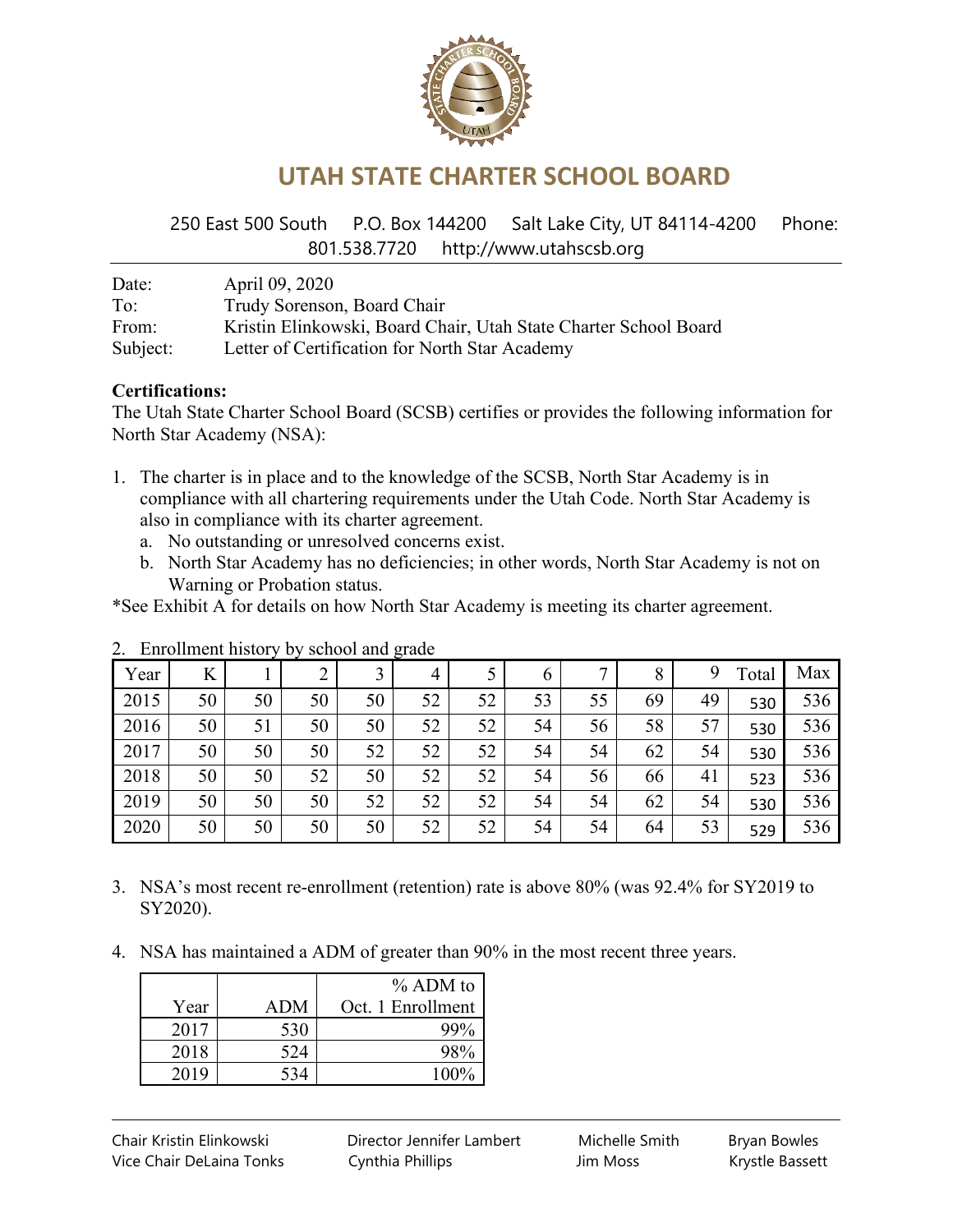- 5. NSA's academic performance is adequate to maintain enrollment.
	- a. Performance Relative to Competing Schools: (Percentage of points earned on state accountability)

| Schools with Similar Grades Located Near North Star | 2017 | 2018 | 2019 | Average |
|-----------------------------------------------------|------|------|------|---------|
| North Star Academy                                  | 56%  | 66%  | 62%  | 61%     |
| <b>Riverton Elementary School</b>                   | 52%  | 54%  | 56%  | 54%     |
| Oquirrh Hills Middle School                         | 48%  | 60%  | 53%  | 54%     |
| <b>Rose Creek Elementary</b>                        | 53%  | 51%  | 51%  | 52%     |
| Summit Academy Independence                         | 45%  | 54%  | 52%  | 50%     |
| Foothills Elementary School                         | 50%  | 47%  | 52%  | 50%     |
| South Hills Middle School                           | 48%  | 54%  | 49%  | 50%     |
| Hawthorn Academy South Jordan                       | 50%  | 47%  | 49%  | 49%     |
| Mountain West Montessori                            | 41%  | 42%  | 47%  | 43%     |
| Summit Academy Bluffdale                            | 29%  | 41%  | 44%  | 38%     |
| Athlos Academy                                      | 35%  | 43%  | 37%  | 38%     |
| Providence Hall Elementary                          | 34%  | 37%  | 36%  | 36%     |

b. Analysis: Overall, Vista has average to slightly above average performance compared to surrounding schools. Vista has also maintained this academic performance for the last three years. During that time, Vista had strong enrollment. There is no reason to expect that Vista's academic performance will dramatically change, thereby negatively impacting enrollment. Thus, we determine that unless there is drastic change in Vista's academic program or instruction, Vista's academic performance is adequate to maintain its enrollment plans.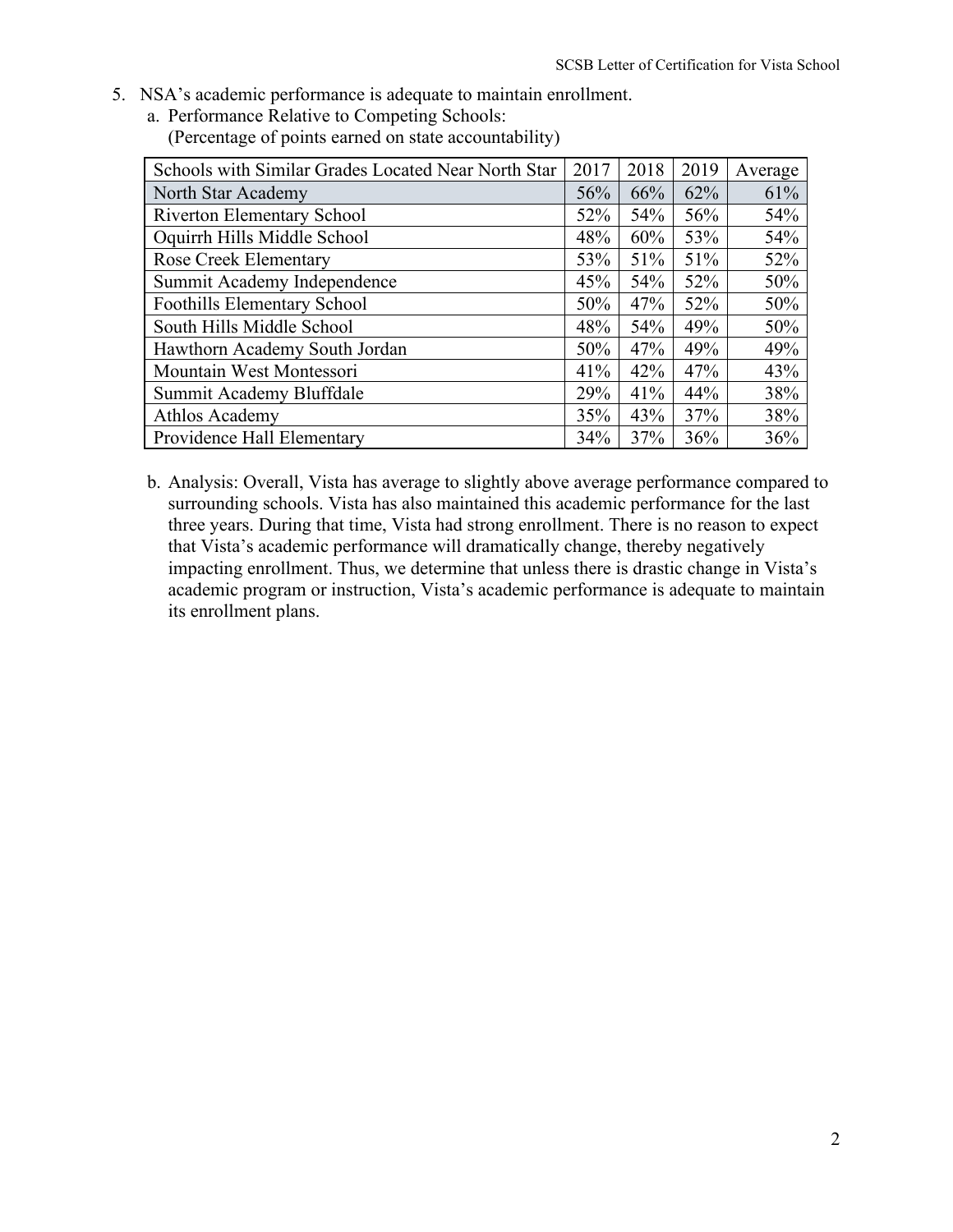### **Exhibit A**

#### **Mission:**

North Star Academy is established to provide K-9 students with a safe, challenging and individualized learning environment that will help them achieve their potential and become confident, competent, productive, and responsible young adults who possess the knowledge, skills, attitude, and character necessary to succeed in high school, post-secondary education, and ultimately in employment and community settings.

School Response on how is implementing this mission:

North Star Academy exists to ENGAGE and INSPIRE students to achieve their highest potential through a SAFE, CHALLENING, and INDIVIDUALIZED learning environment.

#### **Key Elements**:

- 1) North Star Academy continues to improve student learning. North Star Academy meets this by:
	- i. NSA scored above the state average in all three subject areas in the most recent administration of the state mandated tests. This included 20% above state average in ELA - 67% compared to state average of 47%, 22% above the state average in Math - 67% compared to the state average of 45%, and 18% above the state average in science - 65% compared to the state average of 47%.
	- ii. Hands on activities and learning opportunities by provided in a multitude of ways which include; field trips, special interest field trips, Math Olympiad, geography Bee, and a wide variety of art and writing contests. This includes annual administration of the Renzulli Learning profile which identifies each student's interests and strengths and helps NSA support the current needs of each child. Every child is involved in a cluster where they are delving into a topic of interest for 12 weeks and developing a service or product to culminate the study. In addition to these enrichment learning experiences, 25% of the students have been compacted from lessons or units for additional enrichment activities with our SEM specialist.
	- iii. Ongoing student driven clubs and sports organizations are also available after school.
- 2) According to the Charter Agreement, NSA encourages the use of different and innovative teaching methods. NSA meets this by:
	- i. Results from the annual student interest survey that is administered in August each year, are used to address the unique talents and abilities and honor how each learner learns in different ways. North Star Academy provides annual training to assist every teacher in better understanding and teaching the curriculum. Every teacher creates a curriculum map that addresses their state standards prior to the year starting, but in a manner and sequence that may be unique to the individual teacher. Every teacher is a member of a Professional Learning Community (PLC), where he/she works collaboratively to develop a program that not only enriches the advanced student, but provides interventions and reteaching opportunities for the struggling child as well, thereby allowing each child to reach his/her potential. These PLC's meet on a monthly basis.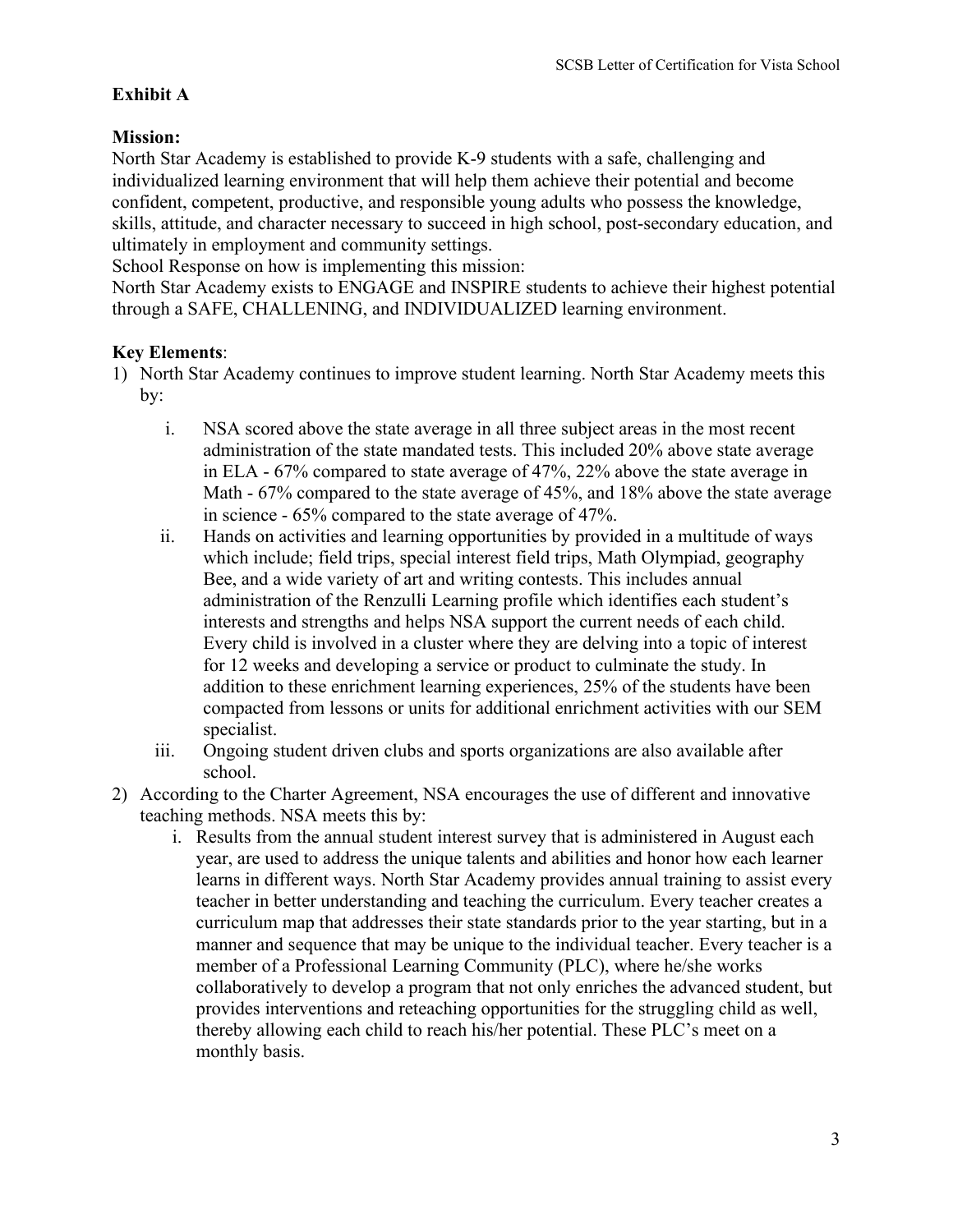- 3) According to the Charter Agreement, NSA creates new professional opportunities for educators that allow them to participate in designing and implementing the learning program. NSA meets this by:
	- i. North Star Academy teachers begin their year a week ahead of the students in an effort to begin professional development and promote the dynamic learning environment. Onsite professional learning experiences are scheduled following the spring survey of teacher identified needs, and schoolwide improvement goals developed by a wide variety of stakeholders.
	- ii. At the start of each year, students will be surveyed as well as teachers. From these surveys and based on both the interests of teachers and students, teachers facilitate multi age Enrichment Clusters. Clusters include the following grade bands this year: K, 1-3, 4-6, and 7-9. Clusters this year include 12 weeks of study into the interest area of their choice. Some examples this year include: Read-y to craft, photography, exercise science, Animation, Science Tech Engineering Art Math (STEAM), nature art, clowning around, travelling around the world, interior decorating, cake decorating, Do It Yourself building cluster, cooking and movie making.
- 4) According to the Charter Agreement, NSA Increase choice of learning opportunities for students. NSA meets this by:
	- i. North Star students have participated in the following competitions already this year: National Geography Bee, Writing Contests, Anti Vape video contest, Reflections contests, State Charter School Science Fair, Athletic Team Events, Math Olympiad, Mathletes, Lego League, as well as Art and Utah Law Sculpture Contest. Service projects thus far have included cards for children in the hospital, letters to Veterans in November, canned food drive for local food pantry, "penny war" which raised \$1300 for children in a Mexican orphanage, and a backpack drive with school supplies for Utah refugees. Our annual Showcase is scheduled for March 20 and our annual Day of Service is scheduled for June 2. During our annual day of service students will choose which charity and service they would prefer to do. Some of those scheduled to choose from this year include: making snack bags for students in low income schools, tie fleece blankets for children at Primary Children's Hospital, create craft kits for children at domestic violence shelter or homeless shelter, make dog  $\&$  cat toys for animal shelter, sew little dresses for children in Africa, create felt monsters for police officers to give children in trauma, sew heatable rice bags for patients at Huntsman Cancer institute, shovel bark for Draper park and trails, or clean up around the school.All of Vista's Technology teachers are certified in their instructional areas. 3 or the 4 teachers have advanced degrees.
- 5) According to the Charter Agreement, NSA Establishes new models of schools and new forms of accountability that emphasize measurement of learning outcomes and the creation on innovative measurement tools. NSA meets this by:
- 6) NSA meets this by:
	- i. Following the initial week of professional learning opportunities, each teacher sets their own professional goals to foster their personal plan for implementation of new teaching strategies which is submitted to the administrator. Administration provides accountability, as well as additional coaching or training support to assist teachers in meeting their goals. Each member of the Board of Trustees sets personal goals which are submitted to the Board President who provides accountability, as well as additional coaching or training support to successfully meet their goals.Vista has adopted GVC's for all grades and courses.